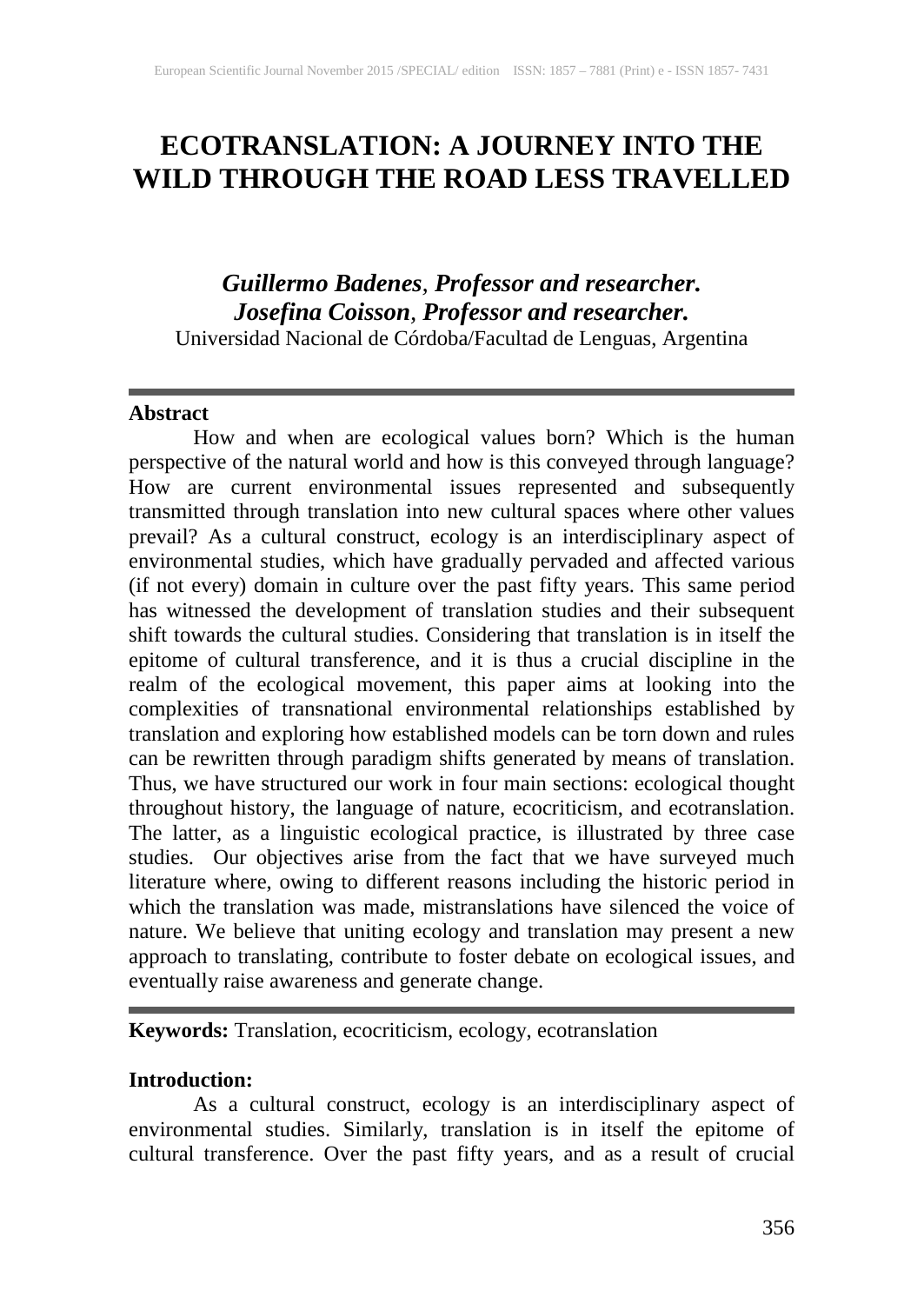works such as Rachel Carson's 1962 book *Silent Spring* [29](#page--1-0) , which synthesized many environmental concerns existing in society at the time, environmental studies gained momentum and a certain perspective, pervading and affecting various (if not every) domain in culture. This same period has witnessed the development of translation studies and their subsequent shift towards the cultural studies. This paper aims at looking into the complexities of transnational environmental relationships established by translation – and its resulting work – and exploring how established models can be torn down and rules can be rewritten through paradigm shifts generated through language.

Environmental studies and translation studies are interdisciplinary, academic fields. When they come into contact, a series of unresolved matters intersect: How ecological values are deemed; which is the human perspective of the natural world and how this is conveyed through language, and how current environmental issues are represented and subsequently transmitted through translation into new cultural spaces where different notions about the environment prevail. Unlike what has occurred in other translation areas that center around the political relations and stances of translators and their critics – such as feminist, postcolonial, black or queer translation – there are virtually no works discussing the voice of nature and the way it may be silenced (or revealed and discovered) through translation.

Likewise, it is noteworthy that in spite of the political weight of environmental thinkers and the political correctness movement pervading other realms of culture, translation has not quite become an area of interest for ecology yet.

We believe that uniting ecology and translation – presumed divergent fields so far – may foster debate on ecological issues, contribute to raise awareness, and present a different way to tackle translation. Our objectives arise from the fact that we have surveyed much literature where mistranslations have silenced the voice of nature. We believe that translation may facilitate or hamper communication, and we trust that the best way to continue building bridges is learning the engineering and the architecture of language: Its structure and its beauty.

<sup>&</sup>lt;sup>29</sup> Silent Spring is a book written by Rachel Carson published in 1962 warning about the harmful effects of pesticides on the environment and blaming the chemical industry of the growing pollution. While many scientists dismissed it as unrealistic, others consider it the first serious work on ecology and it has become a classic on ecological awareness.

Those who supported the author were able to have the United States Department of Agriculture revise its policies on pesticides and ban DDT by law.

In 2006, *Silent Spring* ranked in the top 25 most influential scientific books of all times by the editors of *Discover Magazine*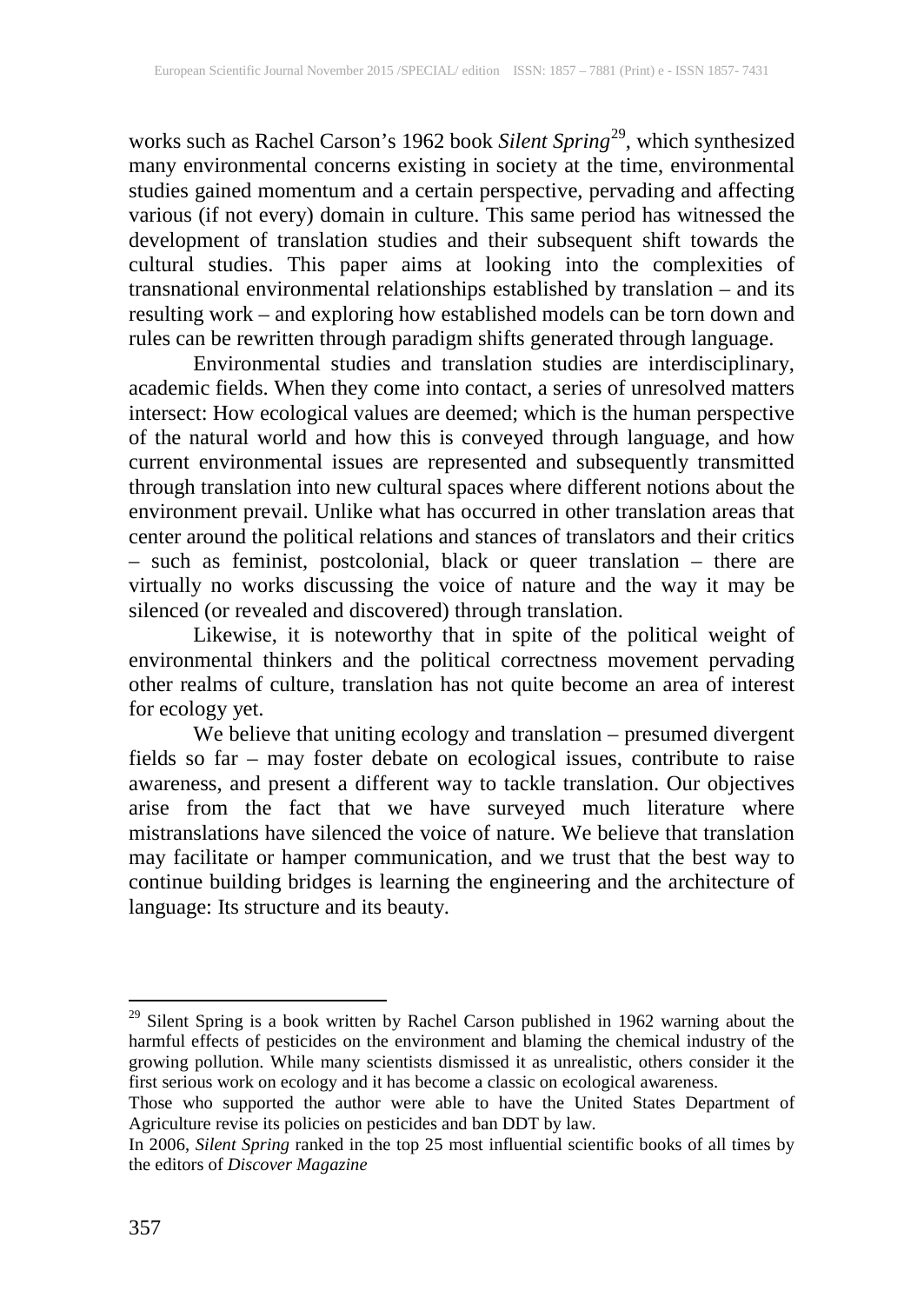#### **I.**

# **Ecological Thought throughout History**

From the birth of Western civilization, we have been taught to understand that the role of *man* on earth was that of dominance over nature. In the Bible, when God adorns His creation with plants and animals, He grants Adam the power to name them: "So out of the ground the LORD God formed every animal of the field, and every bird of the air, and brought them to the man to see what he would call them; and whatever the man called every living creature, that was its name" (Genesis 2:19). This anthropocentric vision – justified in the West by canonical texts such as the Bible – has accounted for the most diverse atrocities against nature. *Man* is thus invested with absolute and supreme power over his surroundings by express orders of the Creator.

From Antiquity throughout the Middle Ages, extreme dogmatism contributed to preserving the *status quo* regarding environmental matters based on the premise of the Divine mandate which granted *man* control over the Earth – or at least the parts of it known to him. We may even argue that this zeal to conquer the world in the name of God was what eventually led to the voyages of discovery.

Nature always charmed human beings. As Adam in the Bible, explorers, artists and politicians became eager to label their discoveries. In the 19<sup>th</sup> century, a young naturalist called Alexander von Humboldt embarked on a five-year journey around Latin America in order to study and classify species unknown in Europe. His scientific method set the grounds for biogeography as it is known today. Influenced by Humboldt, Charles Darwin developed his own work in journeys in South America: He put forth his theories of population growth, the inevitable limitation of food supply and the survival of the fittest as mechanisms of natural selection and biological evolution.

Even though the 20th century brought about the dwindling of religious beliefs in favor of extreme existentialism, attacks against nature still found justification – this time in science – which came to take the place of religion. The revolution in thought of the 1960s gave birth to the ecological movement, which emerged as a social, collective cry in defense of the environment transcending national, religious and class boundaries.

In "The Shallow and the Deep, Long-Range Ecology Movement: A Summary," Norwegian philosopher Arne Naess (1995) establishes two opposing ecological practices: Shallow ecology, which is mostly concerned with fighting "against pollution and resource depletion [whose central objective is] the health and affluence of people in the developed countries" (p. 3), and deep ecology, where the individual and the universe are a unit and where non-human life has intrinsical value beyond whatever use human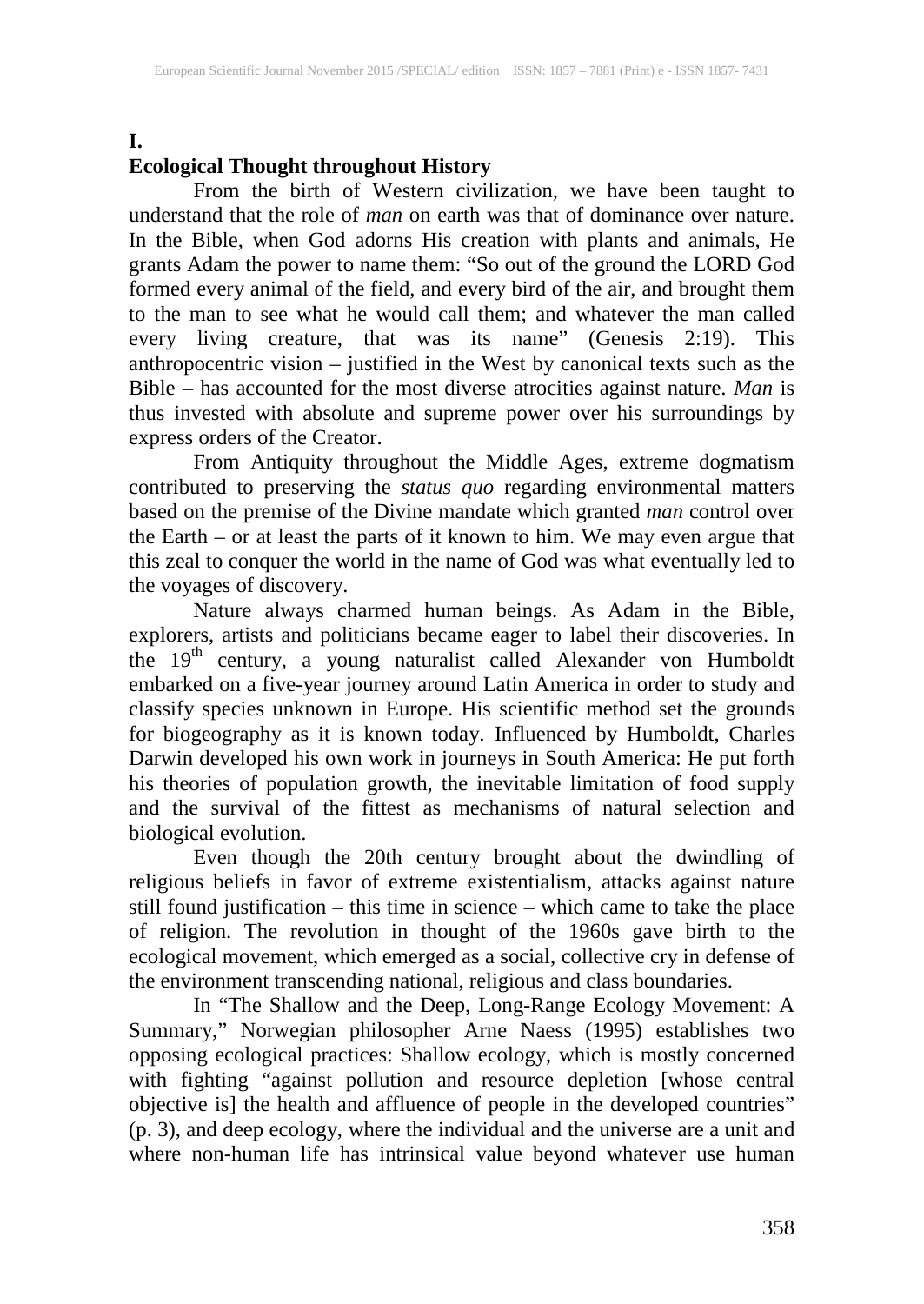beings can make of it. Naess states that shallow ecology practices and beliefs are rooted in the anthropocentric vision which upholds the human/nature dichotomy based on individual qualities and differences such as reason, which grants human beings a superior status. On the other hand, his ecocentric vision does not distinguish between human beings and all other animal, vegetal and mineral beings. It does not recognize hierarchies between these entities as it believes that the same laws guide all existence on the face of the Earth. In this way, ecology as a science and ecology as a spiritual dimension are visions coexisting within the ecocentric philosophy.

# **The Language of Nature**

How do these perspectives affect our perception of our surroundings? Literary texts which grant the environment its own first-person voice are a negligible minority. By contrast, we usually hear the voice of nature through third-party narrators. Throughout the history of English-language literature, numberless authors have been captivated by nature's beauty, entranced by its wisdom and enchanted by its power.

Where referring to nature, literary discourse generally makes use of description or descriptive narratives with profuse use of adjectives. Personification is perhaps the most widely used figure of speech, assigning the environment quasi-human or animalistic qualities. In descriptions, nature has been depicted as a human kindred spirit or a sanctuary for the individual, an entity which is indivisible from man, or as a belligerent space between its own elements, with the individual, or with society.

By the late  $20<sup>th</sup>$  century, ecological concerns gave birth to the ecological dystopia or perverse ecological utopia in many postmodern novels. In these works, conflict arises as a consequence of environmental problems: Descriptions are harsh and the worlds created are the setting, be it urban or natural, where human beings suffer the consequences of the actions of their forefathers.

# **Ecocriticism**

The term ecocriticism was coined in 1978 by William Rueckert in his essay "Literature and Ecology: An Experiment in Ecocriticism" branching out from the cultural studies. It gained momentum in the 1970s and reemerged, as matter of course, in the  $21<sup>st</sup>$  century. It is defined in general terms as the application of ecology and ecological concepts to the study of literature. As other movements within the cultural studies, ecocriticism aims to offer an ecological reading of literary texts to recuperate works overlooked in the past due to the lack of a consistent theoretical framework for their assessment. It also means to offer a theoretical corpus where new literary productions may be studied. The movement is a response to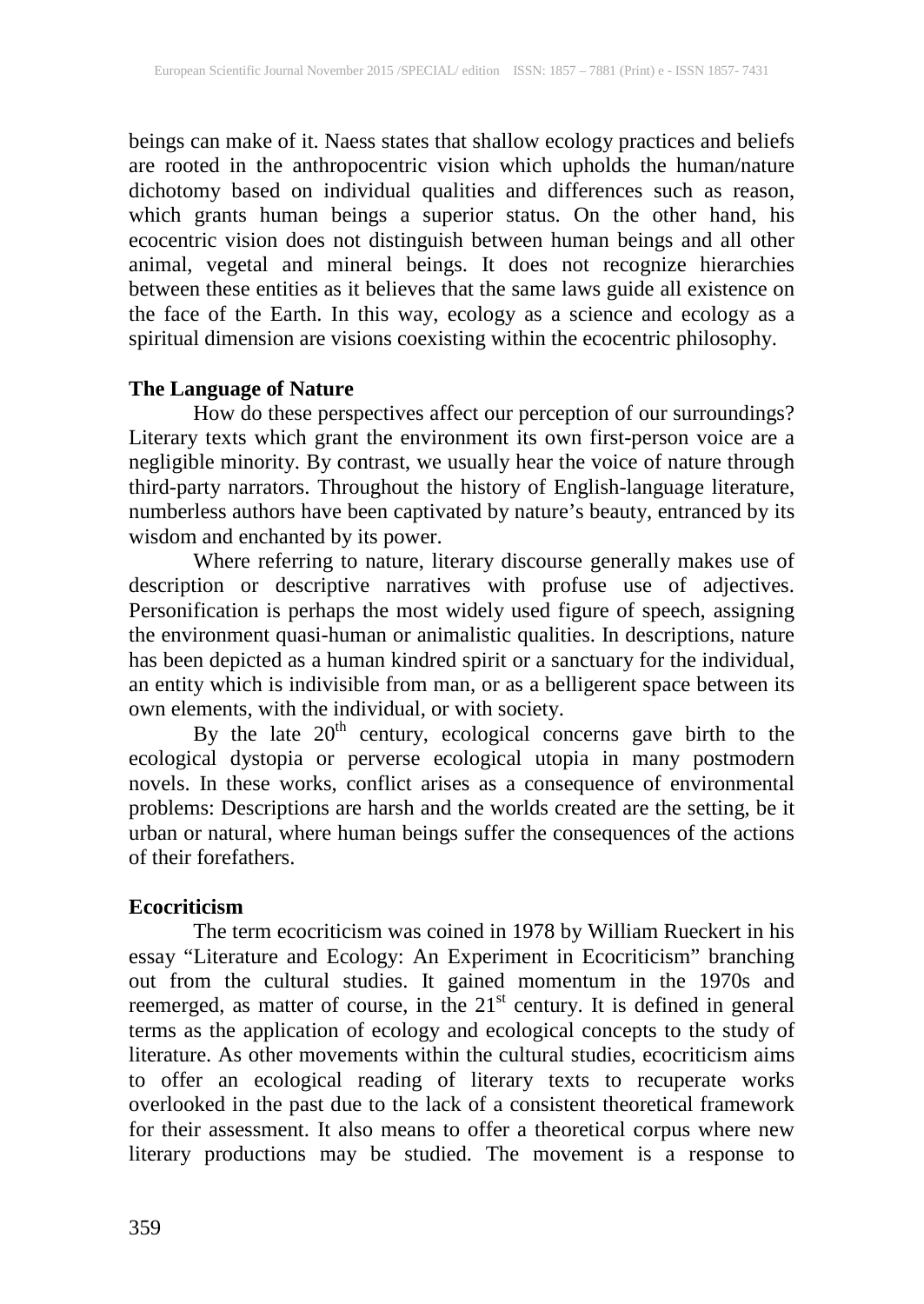modernity, which it deems deaf to the voice of the earth. It reflects the spirit of the time of liberationist movements which formed in the second half of the  $20<sup>th</sup>$  century. According to Cheryll Glotfelty (1995) in her introduction to *The Ecocriticism Reader*, "ecocriticism is the study of the relationship between literature and the physical environment. Just as feminist criticism examines language and literature from a gender-conscious perspective, and Marxist criticism brings awareness of modes of production and economic class to its reading of texts, ecocriticism takes an earth-centered approach to literary studies" (p. xviii). This is a multidisciplinary movement by nature: As ecology itself, critics working today along these lines carry out research within the various areas that run through contemporary ecology and apply it to their literary readings. Ecocriticism ponders questions related to mimesis, the representation of nature, the role of the environment in plot development, the ecological (or antiecological) values of a literary work, the use of recurrent figures of speech or natural motifs and discourse characterization. Ecocriticism researches the cultural effects of green literary texts, be they canonical or not, on society, the interdisciplinary relationships these texts produce and the ideas that spring from these relationships in the Humanities.

# **Ecotranslation**

One of the matters most discussed in translation studies has been the issue of the translator's invisibility. According to Lawrence Venuti (1998), invisibility refers to two different interrelated phenomena: the discursive effect, or the use of language that the translator makes, and a reading practice, or the way in which translations are received and valued. In line with this issue of the translator's invisibility as a political agenda to establish Anglophone discourses in foreign cultures outside the United States and effacing foreign marks in the Anglophone world, Gideon Toury and Itamar Even-Zohar's polysystems theory (1978-1997) maintains that literary systems function and evolve under a variety of social restrictions. Considering that a translation as a product struggles to become part of the target culture's repertoire, and that this new work will build new paradigms, or modify existing ones, at the heart of ecotranslation lies the idea that, if Western thought has traditionally produced grave consequences upon nature, should ecological ideas gain predominance, there should be a positive impact upon the environment. In order for translators to effect such systemic changes, ecotranslation puts forth the adoption of three different approaches: Rereading and retranslating literary works where nature, having its own voice in the source text, was silenced in translation; translating works that present an ecological cosmovision and have not yet been translated; and translating via manipulation works that do not originally present an ecological vision with the aim of creating a new, now ecological, text. To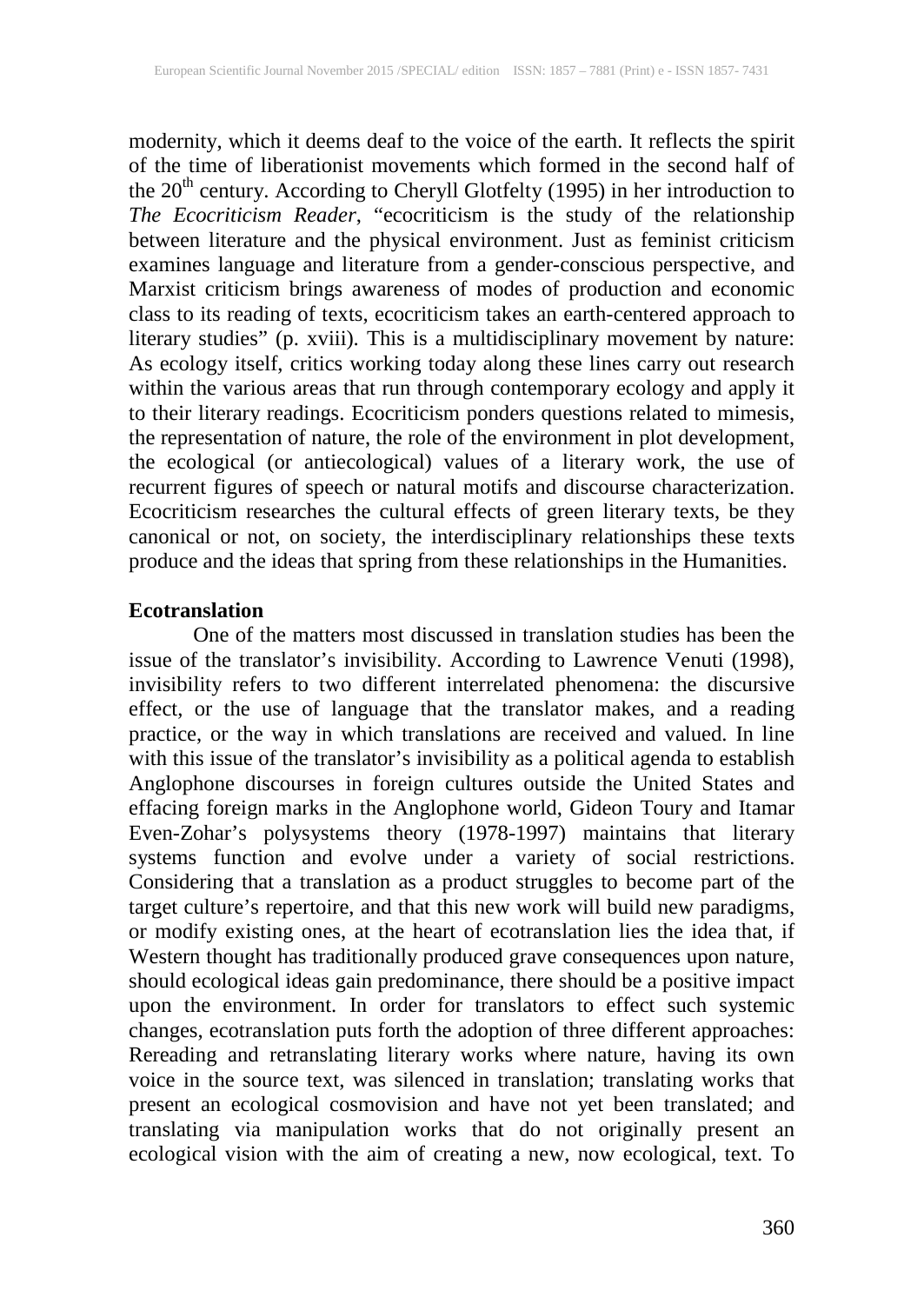illustrate how these stances are implemented in actual translation practice, we will provide three case studies.

#### **Retranslation**

The cultural studies have frequently made a point of rereading old texts in light of contemporary cosmovisions. In this sense, we propose selecting works to be retranslated in order to recuperate the lost voice of nature. New Zealand author Katherine Mansfield's work presents ample instances of natural accounts in her prose that pay homage to her native homeland. "At the Bay" (1912) offers a broad catalogue of adjectives for creating mood and atmosphere. The story opens with a description of dawn on the beach:

Very early morning. The sun was not yet risen and the whole of Crescent Bay was hidden under a white sea-mist. The big bushcovered hills at the back were smothered. You could not see where they ended and the paddocks and bungalows began. The sandy road was gone and the paddocks and the bungalows the other side of it; there was no white dunes covered with reddish grass beyond them; there was nothing to mark which was beach and where was the sea. A heavy dew had fallen. The grass was blue. Big drops hung on the bushes and just did not fall; the silvery, fluffy toi-toi was limp on its long stalks, and all the marigolds and the pinks in the bungalow gardens were bowed to the earth with wetness. Drenched were the cold fuchsias, round pearls of dew lay on the flat nasturtium leaves. It looked as though the sea had beaten up softly in the darkness, as though one immense wave had come rippling, rippling – how far? Perhaps if you had waked up in the middle of the night, you might have seen a big fish flicking in at the window and gone again. (Mansfield, 1983: 212)

Interestingly, this misty sunrise blurs the landscape and highlights the color palette. The humidity of the environment is reflected in lexical strings and semantic fields and the prevailing phonemic resource is the alliteration of liquid sounds which somehow mimic the movement of the sea.

Leonor Acevedo de Borges's translation also portrays a foggy, humid sunup, but different decisions in her translation take certain qualities away that may have otherwise been interesting to analyze from the point of view of ecocriticism:

De mañana, muy temprano. Aún no se había levantado el sol, y la bahía entera se escondía bajo una blanca niebla llegada del mar. Al fondo, las grandes colinas recubiertas de maleza, aparecían sumergidas. No se podía ver dónde acababan, dónde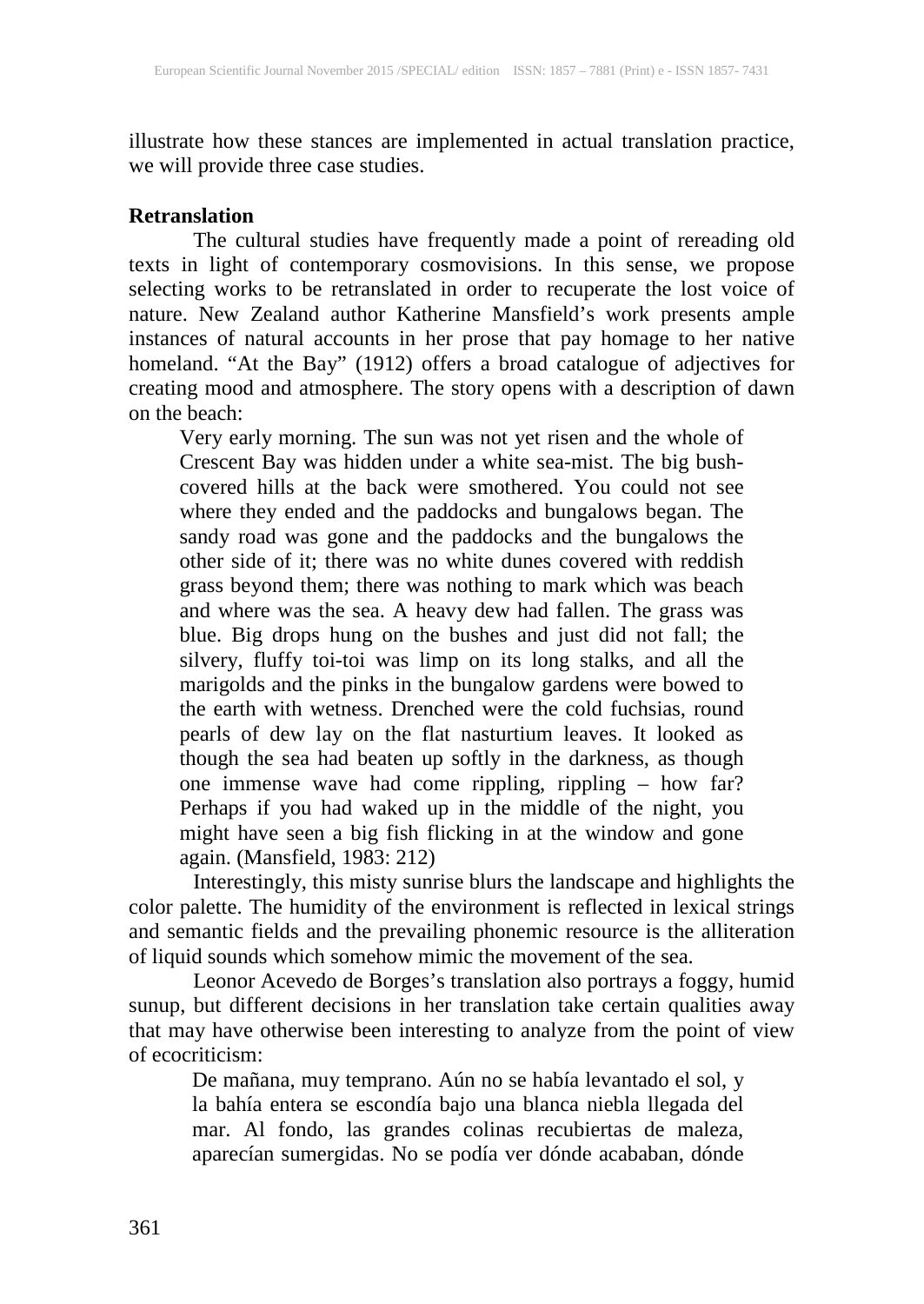empezaban las praderas y los *bungalows*. La carretera arenosa había desaparecido, con los *bungalows* y los pastos al otro lado; más allá, no se veían más que dunas blancas cubiertas de una hierba rojiza; nada indicaba qué era playa, ni dónde se encontraba el mar. Había caído un abundante rocío. La hierba era azul. Gruesas gotas colgaban de los matorrales, dispuestas a caer sin acabar de caer; el *toï-toï* plateado y flecudo pendía flojamente de sus largos tallos. La humedad inclinaba hasta la tierra todos los ranúnculos y claveles de los jardines. Estaban mojadas las frías fucsias. Redondas perlas de rocío descansaban en las hojas llanas de las capuchinas. Se hubiese dicho que el mar había venido a golpear dulcemente hasta allí, en las tinieblas, que una ola inmensa y única había venido a chapotear, a chapotear. . . ¿Hasta dónde? Quizás, al despertarse a mitad de la noche, se hubiera podido ver un pez gordo rozar bruscamente la ventana y huir. . . (Acevedo de Borges, 1982: 17)

In the English text, the narrator points out that this morning "the sandy road [. . .] the paddocks and the bungalows the other side of it" are no longer visible. The three elements in this catalogue share the human intromission in the natural context. In her translation, Acevedo de Borges opts for "La carretera arenosa había desaparecido, con los *bungalows* y los pastos al otro lado". Her choices take the strength away from the ubiquitous presence of nature and the dwindling of artificial constructions. Spanish interference may have made Acevedo de Borges translate "paddock" first as "prado" (meadow) and then as "pastos" (grass) due to phonetic closeness between the source and the target languages, as opposed to "corral" or "potrero". The point at hand here is that in the source text nature makes those man-made constructions vanish, while in the translation mixing artificial constructions and natural landforms subtract personality, entity and power to nature as Mansfield saw it. Similarly, the flowers mentioned, "ranúnculos y claveles" (buttercups and carnations), present both phonological and semantic problems. The former comes to engross the alliteration problems discussed below whereas the latter, in the Spanish-speaking world is a flower with a mortuary connotation, as it is typically presented on caskets and coffins. As pointed out, the original text offers different alliterations of liquid sounds which evoke the murmur of the sea. Acevedo de Borges, opts for the repetition of the /f/ sound, in "frías fucsias", and the liquid /r/ sound, in "Redondas perlas de rocío", which, when combined, evoke the sound of a steam engine, rather than that of the waves. Finally, the choice of the verb "chapotear" (splash) to describe the rippling of the waves also silences the voice of nature since in two of its three meanings in Spanish, the term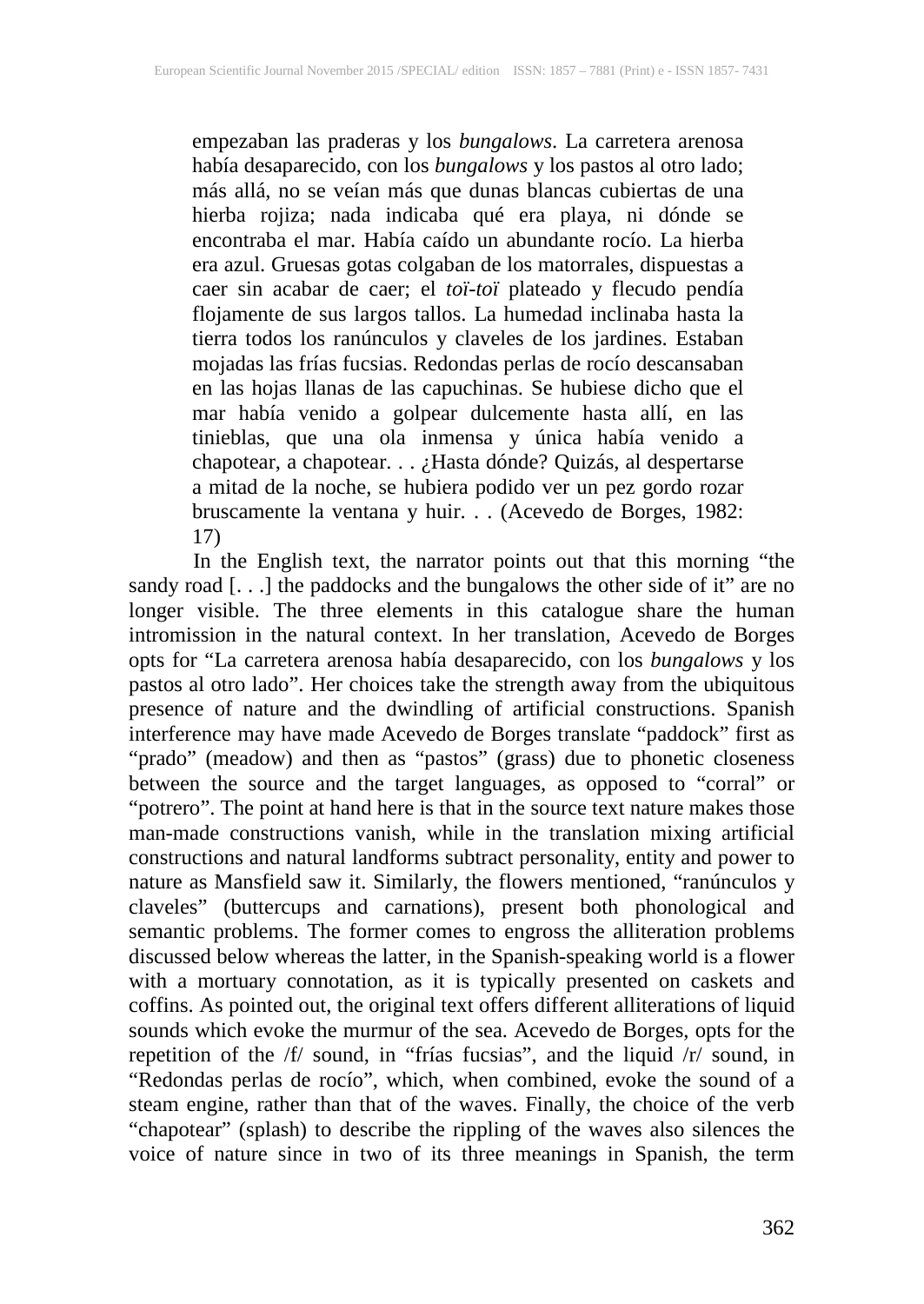indicates sounds produced by moving feet or hands in the water: once more the human hand becomes an uncalled-for presence. In that respect, perhaps the verb "rizar", which does not recognize a human agent, may transmit the same image as the source. Ecocriticism offers the ecotranslator the tools to better understand the source text in ecological terms and assess the ecological underlying values of its target text. What happens between these two moments depends to a large extent on the political stance of the translator.

# **Translation**

Another strategy often adopted in contemporary cultural studies in unearthing texts overlooked in the past due to their seeming lack of canonical interest. In tune with this strategy, ecotranslation seeks undiscovered or lost works with ecological value to innovate the existing repertoire with new translated texts. Canadian author Charles G. D. Roberts was born in 1860 and grew up amidst the debate about Darwin's theory of evolution which presented Nature as a senseless chaos. Roberts' writings reflect a Darwinian vision of Nature: he wrote realistic animal fiction. The main characters are animals and the narrative is built from their point of view, not from that of the human observer who tells the story. Thus, animals have feelings of sadness, happiness or fear, and think, understand, and act accordingly.

"When Twilight Falls on the Stump Lots" (Roberts, 1902), published in Spanish as "Cuando en crepúsculo cae sobre los campos talados" (Badenes & Coisson, 2009) tells about the difficulties of a bear seeking food in the early spring. Hibernation has ended and upon awaking, the world around her is no longer the way she remembers it:

The winter had contributed but scanty snowfall to cover the bear in her sleep; and the March thaws, unseasonably early and ardent, had called her forth to activity weeks too soon. Then frosts had come with belated severity, sealing away the budding tubers, which are the bear's chief dependence for spring diet; and worst of all, a long stretch of intervale meadow by the neighbouring river, which had once been rich in ground-nuts, had been ploughed up the previous spring and subjected to the producing of oats and corn. When she was feeling the pinch of meagre rations, and when the fat which a liberal autumn of blueberries had laid upon her ribs was getting as shrunken as the last snow in the thickets, she gave birth to two hairless and hungry little cubs. (Roberts, 1935: 276)

This third-person narrative identifies with the bear/protagonist of the story and narrates the mother's anguish when she finds it difficult to provide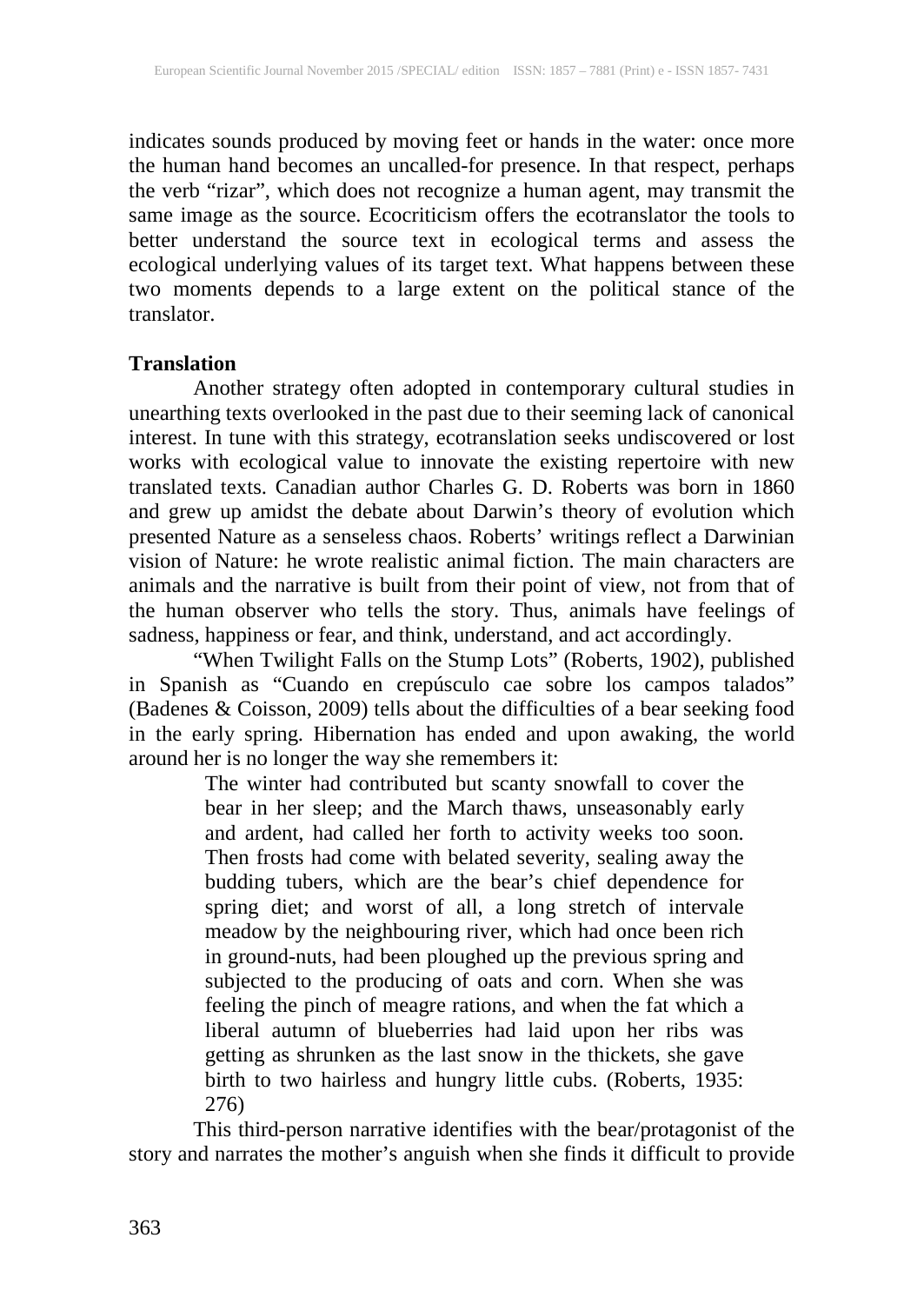food for her offspring. Words suggesting the rigor of the environment such as "ardent", "severity" and "meagre" are noticeable in the short story as, in true protoecological fashion, Roberts is careful to highlight that animal life changes when the human hand interferes with their environment.

Aware of the way in which actual translation decisions produce a determining effect upon readers and their relationship with nature, our 2009 translation sought to reflect the harshness of the surroundings and the animal despair.

Las nevadas escasas del invierno apenas habían contribuido a cobijar a la osa en su sueño; y los deshielos de marzo, inoportunamente tempranos y tórridos la llamaron a sus actividades demasiado pronto. Luego, las heladas llegaron con rigor tardío y congelaron los brotes de los tubérculos, que son el alimento principal en la dieta del oso durante la primavera. Además, un tramo largo de pradera junto al río cercano, que alguna vez había sido rico en nueces, había sido arado y sometido a la producción de avena y maíz la primavera anterior. Cuando sintió el peso de las raciones escasas y cuando la grasa que un otoño abundante en moras había acumulado sobre sus costillas comenzaba a desaparecer como la última nieve en los matorrales, dio a luz a dos cachorros pequeños, pelados y hambrientos. (Badenes & Coisson, 2009: 82-83).

At different points in the narrative, the personification of nature may be noted: It does not cover ("cobija"), but comes unseasonably ("inoportuna") and with severity ("rigor"). In our translation, we preserved the idea of an animal diet instead of opting for a more general and impersonal term such as "food". Similarly, the human hand forces ("somete") the meadow to produce oats and corn in an instance of cruel intromission against the beings that feed on the natural bounty it offers. We found particularly important to preserve the image of giving birth ("dar a luz") instead of bearing ("parir") the cubs, even when in Spanish the former is restricted to humans. The choice of this text responds to the fact that Roberts's prose transcends a mere description of the natural landscape and expresses the living relationships of natural elements represented as an autonomous world beyond human existence, and in many cases, instead of human existence.

In consonance with polysystems theory, we believe that translations occupy a peripheral position, as in the case of *Voces del norte*, but they may sometimes acquire a more influential role and gradually begin to perform a primary function in the system by making new forms and models become part of a repertoire.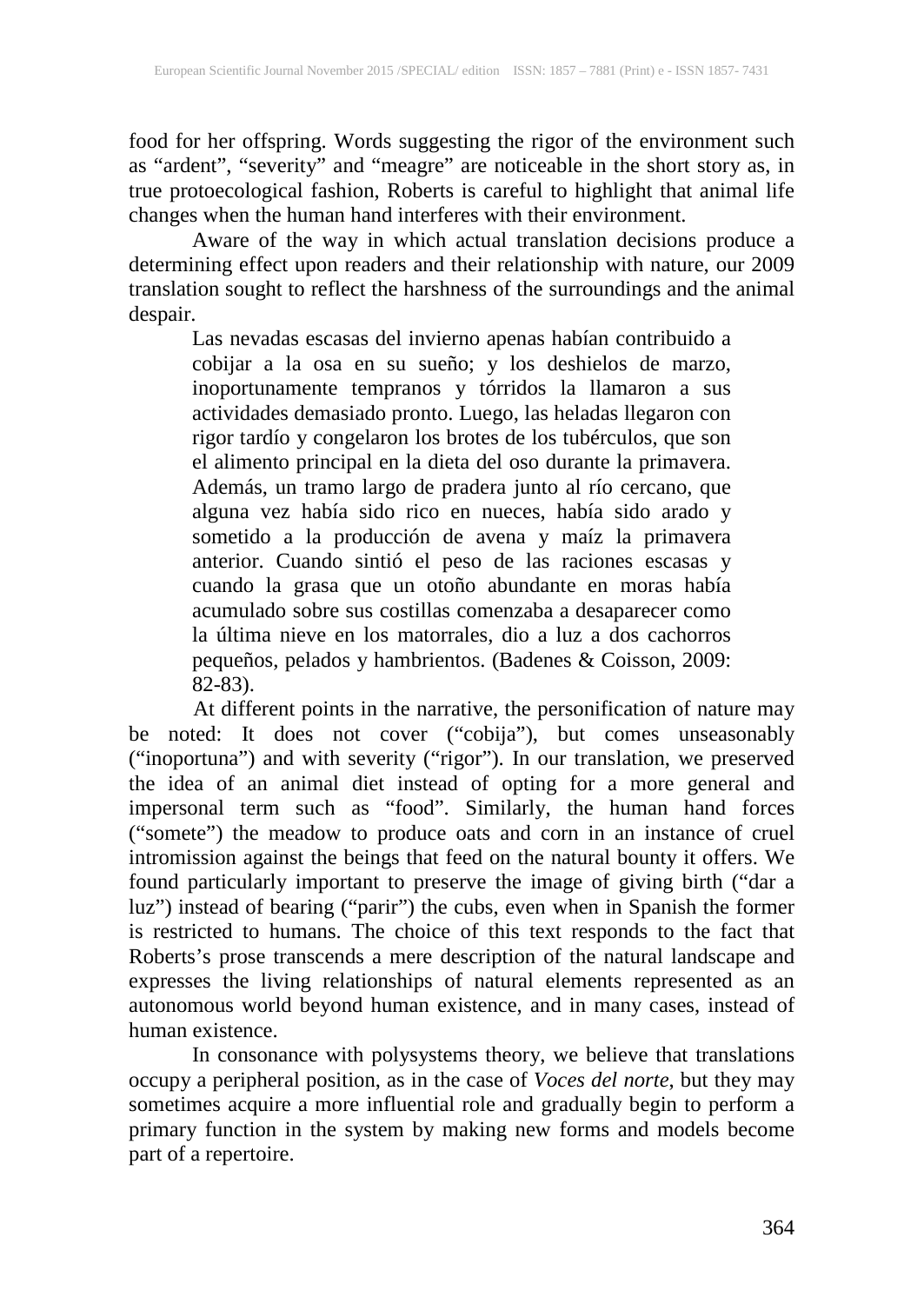# **Translation via manipulation**

In the 21st century, there is a broader awareness of the translator's subjective presence in every translation. The politicization of translation is the sign of the times and the new yardstick to judge dominant culture. Just as a group of translators has not long ago appropriated the right to question source texts from a feminist perspective to intervene and carry out changes when the text they translate diverts from their political positions, ecotranslation proposes the manipulation of texts according to its own agenda. Considering the political impact of language, we propose the overt intervention of texts in translation.

In the tension between dominant and dominated cultures, between languages, and among the varieties and genres within the same language, it is assumed that power games are more easily represented in translation than in any other form of communication. As Theo Hermans (1986) indicates in *The Manipulation of Literature*, any translation implies some form of manipulation of the source text from the point of view of the target literature. This act may be intentional – but isn't any translation an intentional action? – or it may occur due to the different pressures exerted by linguistic, literary, and cultural codes. The search for dynamic equivalents presupposes a manipulation of the source text by putting into practice translation techniques which imply modifications with the aim of ensuring the accessibility of the translated version.

If we consider that in the polysystem, literary systems tend to flux from central to peripheral positions by interacting with other literary systems, we may conclude that ecotranslation may open up spaces for alternative cultures, literatures and ideologies which resist the hegemonic vision in which *man* is superior to nature. When an ecotranslated work enters the system, an ecological view may seep into dominant ideology and break existing social restrictions which may translate into new behaviors that leave behind antiecological practices. In this sense, ecotranslation contributes to the *production* and *reproduction* of an ecological ideology, seeing these terms in Van Dijk's view: "ideologies are (re)produced as well as (re)constructed by social practices. […] "just as groups are reproduced (also) by getting or recruiting new members, also ideologies are reproduced by getting new 'users'" (1998: 228). This (re)produced ecological ideology will affect the form in which we conceive, relate to and write about the natural world.

Olive Senior is a Jamaican writer of humble origins born in 1941. In spite of the fact that she currently lives in Canada, her award-winning work always makes reference to rural and natural surroundings in Jamaica. Her stories revolve around a continuum of race, color and class, and nature is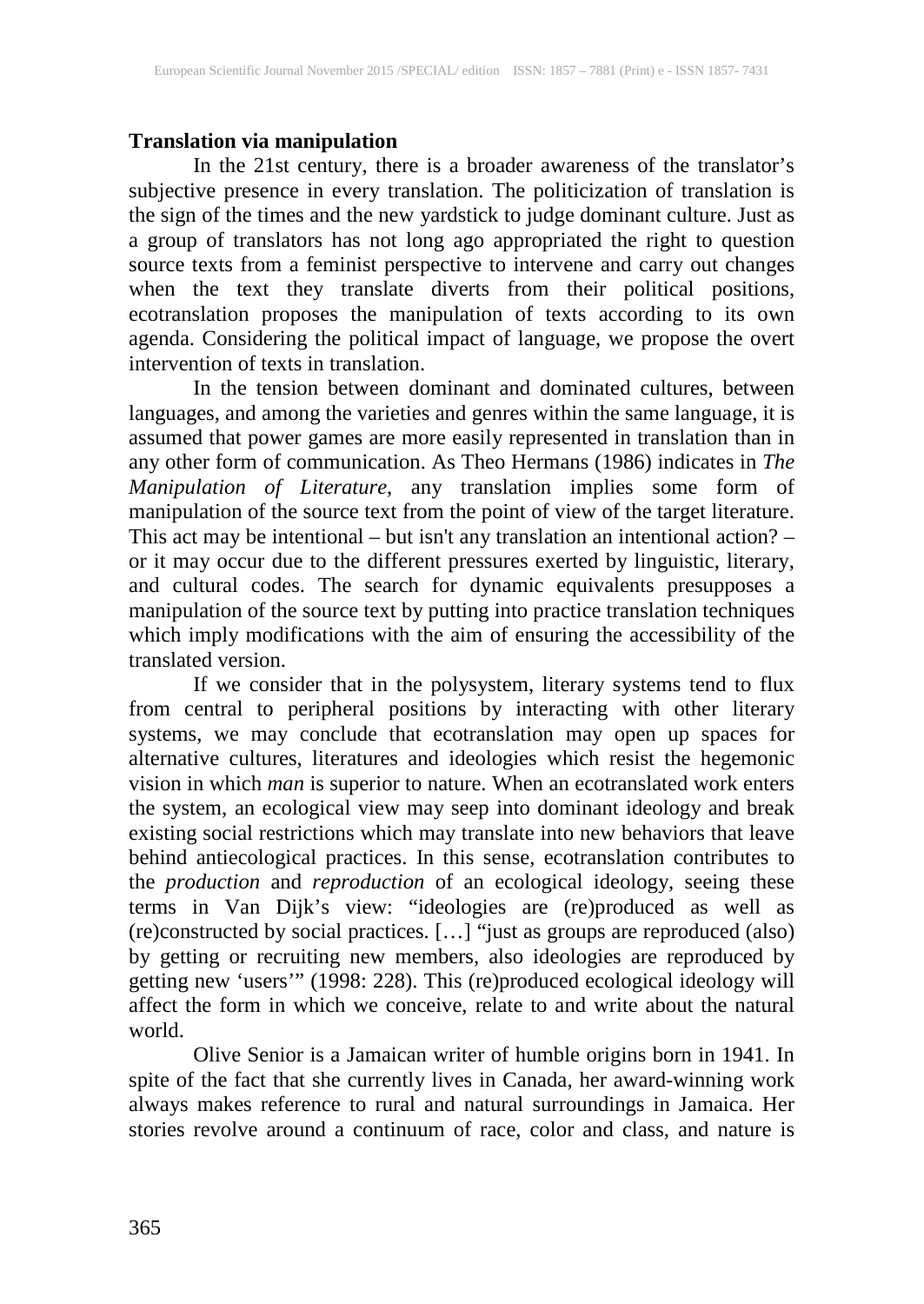presented as the backdrop in the struggles of her characters. Because of its ecological value, her work "Bright Thursdays" may be worth ecotranslating:

The houses were perched precariously up the hillsides with slippery paths leading to them from the road, and if anyone bothered to climb to the top of the hills, all they would see was more mountains. Because it was so hilly, the area seemed constantly to be in a dark blue haze, broken only by the occasional hibiscus or croton and the streams of brightly coloured birds dashing through the foliage. They were hemmed in by the mountains on all sides and Laura liked it, because all her life was spent in space that was enclosed and finite, protecting her from what dangers she did not even know. (Senior, 1986: 45)

Even though there is an organic image that evokes in the reader the idea of veins and arteries, these respond to the human hand embodied in roads and paths. A human narrator describes the scene underlining the ubiquity of the steep landscape she inhabits which is only interrupted by intrusions of natural beauty. Hints of nature as a sanctuary are worth noting as it protects the protagonists from external hazards.

Las covachas estaban construidas con descaro en las laderas de las colinas. Desde el camino se dirigía hacia ellas una maraña de senderos resbaladizos, y si algún humano se molestaba en trepar a la cima de las sierras, lo único que podía ver eran más montañas. Las profusas pendientes hacían que la silueta del área se vistiera de una bruma azur vehemente que solo se atrevían a interrumpir aquí y allí el ardiente anaranjado de las cayenas o el intenso esmeralda de los crotones y el torrente de pájaros tornasolados que trajinaban con afán por el follaje. Para donde se mirara, los abrazaban montañas, y a Laura le daba gusto porque había pasado toda su vida en un espacio limitado y contenido que la protegía de peligros que ni siquiera podía imaginar. (Badenes & Coisson, unpublished)

In this version, we have manipulated the text in different instances in order to draw attention to the idea of nature as a maternal nurturer, as a being whose existence is independent from humans, as a precious gem, and as a hardworking system in harmony with itself. Meanwhile, we have underlined the daring insolence of human intrusion in this environment. In our version, the "houses perched precariously" are but shanties built shamelessly by man. We have stressed the idea that artificial constructions such as the roads and the houses provide chaos and conflict. Additionally, the vague "anyone" becomes in our translation "any human being" ("algún humano") and,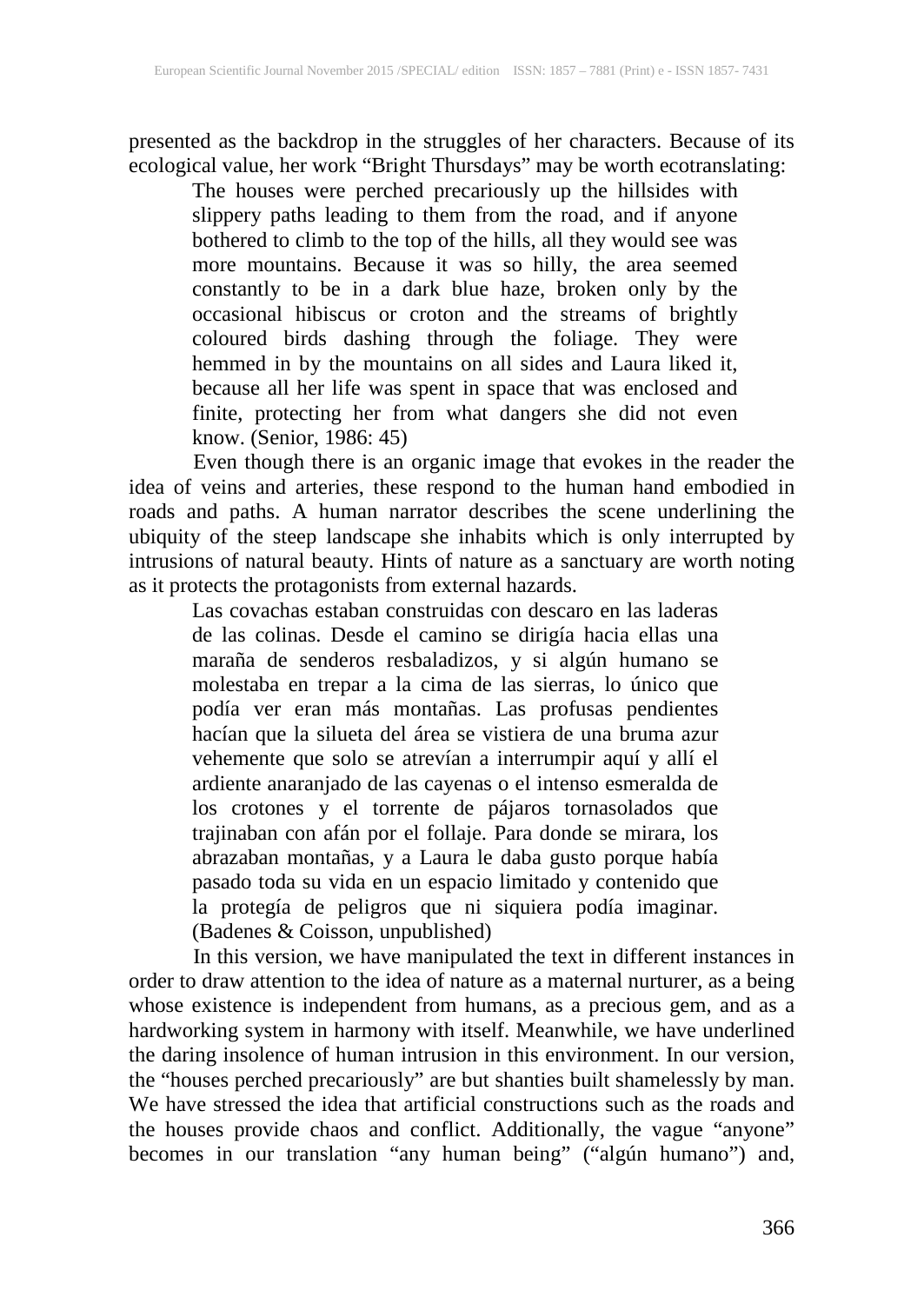incorporating semantic fields and lexical strings, we have been able to transmit the notion that humans bother ("molestar") and that the natural environment is a jewel ("azur," "esmeralda"). In turn, color has been added to several nouns so as to create visual images which may enhance the beauty of nature. Finally, nature has been personified throughout the excerpt with verbs such as embrace ("abrazar"), move ("trajinar"), and the like.

The motivations behind this work lie on the belief that through translated literature we can raise ecological awareness and produce changes in society. The translator appropriates the source text in order to rewrite it as a legitimate tool according to the translator's political agenda.

#### **Conclusion**

# **Final comments, or new beginnings**

Cultural studies have provided the academia with the understanding that throughout the history of literature there have been innumerable voices which were silenced simply because they lacked entity within the establishment. Just as for centuries we have taken the existence of Nature for granted, disregarding the care that we owe to it, we have interpreted translation as an existing reality which is nothing but a means to an end.

Much has been written about our environment in Anglophone literature, and perhaps there may be those who expect a natural response on the part of our surroundings before they start to take action, but this is not the aim of ecocriticism. It is up to ecocriticism to elucidate the vision that human beings have of nature. When we certainly understand our position, we may take stands to better represent the environment.

We have pointed out that in the past, different translation practices, either mistakenly or purposefully, misunderstood the voice of nature. These once invisible translators can become political subjects today in a world that expects us to state our intentions, take responsibility, and assume a political position in our work.

Meanings are built, but also rebuilt, and just as we reforest barren ground, through translation we may also construct or restore ecological thought. We know the visions of nature are numberless as we have tried to reflect on these pages, but we are convinced that ecotranslation may make amends to many woes that centuries of history have caused to Western thought. Recuperating the voice of nature is the road less travelled that we may begin to walk together.

# **References:**

"Genesis." *The New Oxford Annotated Bible with the Apocryphal/Deuterocanonical Books: New Revised Standard Version.* New York: Oxford UP, 1989. 2-68. Print.